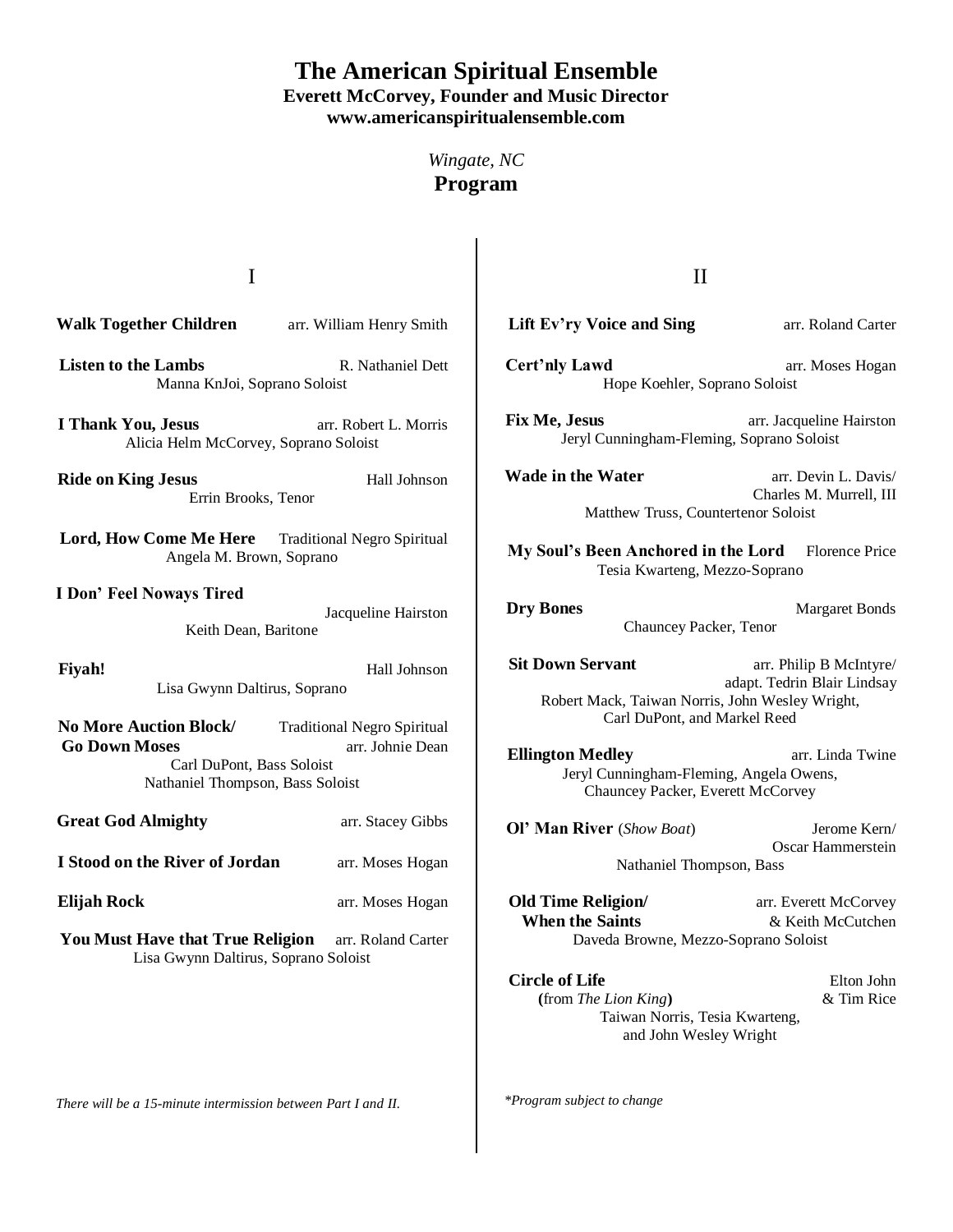**The American Spiritual Ensemble** was founded by Everett McCorvey in 1995. The mission of the American Spiritual Ensemble is to keep the American Negro Spiritual alive. Its members have sung in theaters and opera houses around the world, including the Metropolitan Opera, New York City Opera, Houston Grand Opera, The Kennedy Center, Carnegie Hall, and abroad in Italy, Germany, Britain, Scotland, Spain, China, and Japan. The repertoire of the American Spiritual Ensemble ranges from opera to spirituals to Broadway. The members of the American Spiritual Ensemble are soloists in their own right and have thrilled audiences around the world with their dynamic renditions of classic spirituals, jazz, and Broadway numbers highlighting the Black experience.

**Everett McCorvey** is a native of Montgomery, Alabama. He received his degrees from the University of Alabama, including a Doctorate of Musical Arts. As a tenor soloist, Dr. McCorvey has performed in major centers around the world including the Kennedy Center in Washington, D.C., the Metropolitan Opera in New York, Aspen Music Festival in Colorado, Radio City Music Hall in New York and in England, Germany, Italy, Spain, Japan, China, Hungary, Poland and the Czech and Slovak Republics. During the summers, Dr. McCorvey has served on the artist faculty of the American Institute of Musical Studies (AIMS) in Graz, Austria and the Intermezzo Opera Program in Palm Beach, Florida. Currently he is on the Summer Artist Faculty of the Bay View Music Festival in Bay View, Michigan. Dr. McCorvey holds an Endowed Chair in Opera Studies and is Director of Opera at the University of Kentucky in Lexington. In September of 2010, Dr. McCorvey was the Executive Producer of the Opening and Closing Ceremonies for the Alltech 2010 FEI World Equestrian Games held in Lexington. The Alltech 2010 FEI World Equestrian Games remain to date, the largest equestrian event to ever be held in the United States. Dr. McCorvey was recently named the Artistic Director of the National Chorale of New York City. Follow Dr. McCorvey on *www.everettmccorvey.com.*

> **Founder and Music Director** Everett McCorvey

**Assistant Conductor**

Jeryl Cunningham-Fleming

**Business/Company Manager** Peggy Stamps, SquarePegGroup, Inc.

**Auditions Support Logistics Support Sales Support** Kenneth Overton Nathaniel Thompson Amelia Groetsch

## **Tour Members of the American Spiritual Ensemble**

 **Sopranos Altos** Angela M. Brown Daveda Browne Jeryl Cunningham-Fleming Hope Koehler Lisa Gwynn Daltirus Tesia Kwarteng Alicia Helm McCorvey Matthew Truss Manna KnJoi Angela Owens

## **Tenors Basses**

Errin Brooks Keith Dean Taiwan Norris Carl DuPont Robert Mack Angelo Johnson Chauncey Packer Markel Reed

John Wesley Wright Nathaniel Thompson

**Pianist** Tedrin Blair Lindsay

> **Percussion** Ali Barr

**The American Spiritual Ensemble** is represented in the United States by Alkahest Artists & Attractions, Inc. (888) 728-8989 info@Alkahestartists.net or www.Alkahestartists.net or in Europe by EUROMUSICA Producciones, Juan Martin-Montalvo, Palma de Mallorca, Baleares. ESPAÑA [euromusicaprod@gmail.com](mailto:euromusicaprod@gmail.com) www.euromusicaprod.com VISIT THE AMERICAN SPIRITUAL ENSEMBLE WEBSITE AT: www.americanspiritualensemble.com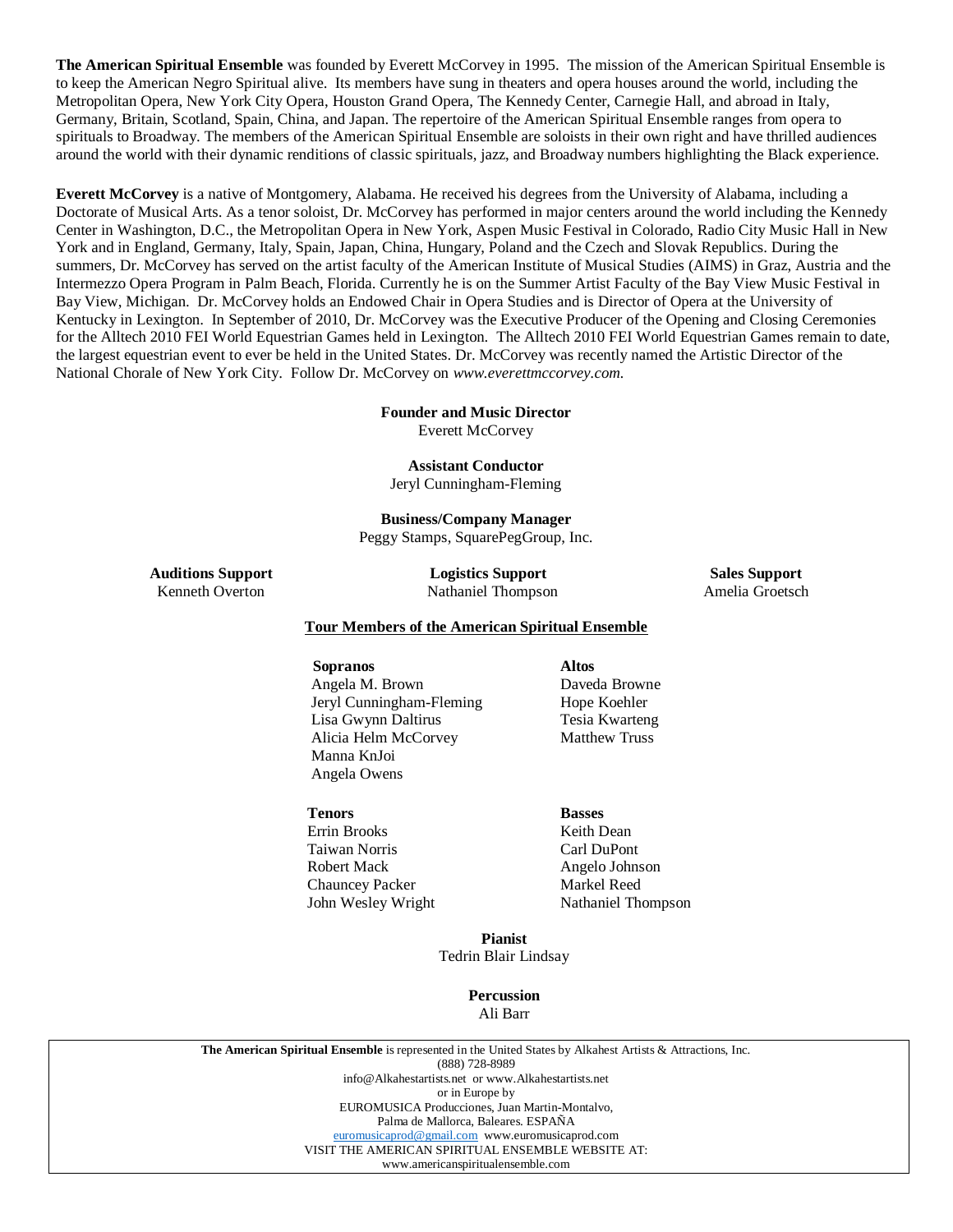**Ali Barr, Percussion**, was born in Philadelphia. He has been playing percussion instruments from childhood under the guidance of his father, master drummer, Bobby Crowder. A graduate of Temple University in Philadelphia, Ali has recorded and performed extensively with various artists, including Grammy nominated Russell Gunn, the legendary Roy Ayers, and Jamaledeen Tacuma.

**Errin Brooks, Tenor,** currently based in New York, hails from Detroit, MI and received his Master of Music Degree from Bowling Green State University. Most recently, Mr. Brooks covered Dick Johnson in *Fanciulla del West* with New York City Opera after singing Pinkerton in *Madama Butterfly* and Verdi's *Requiem* with Utah Festival Opera. In April 2018, the George London Award-winning tenor will sing Canio in *I Pagliacci* with Boheme Opera of New Jersey.

**Angela M. Brown, Soprano.** Uniting opera, pops, and gospel in one sensational voice, soprano Angela Brown's vocal artistry has graced the stages of the world. Her welldocumented career has been highlighted on the front page of The New York Times, CNN, CBS, in Oprah Magazine and Reader's Digest. A featured artist on the two-time Grammy Award® winning recording "Ask Your Mama," Angela's international reputation continues to grow. *www.angelambrown.com*.

**Daveda Browne, Mezzo-Soprano,** a native of St. Kitts and Nevis, earned her Master of Arts from the John Cali School of Music and received a dual degree, Bachelor of Arts in music and Bachelor of Science in Biochemistry, at Lehigh University. Ms. Browne was most recently named a Harlem Opera Theater finalist, and debuted as the alto soloist for Beethoven's *Ninth Symphony* with the National Chorale and Mozart's *Requiem* and *Vesperae Solemnis* with the Choral Arts Society of NJ.

**Jeryl Cunningham-Fleming, Soprano,** and Assistant Director of the American Spiritual Ensemble, has been heard in more than ten countries and on four continents. Her versatile and vibrant voice, paired with her fervent advocacy of African American music, makes her a favored soloist for leading ensembles, and prestigious venues, including the United Nations and Lincoln Center. Her debut recording, *Stand the Storm*, was released in July 2016. *www.jerylcunningham.com*.

**Lisa Gwyn Daltirus, Soprano,** has performed at major venues in the United States and abroad. Noted operas include title roles in *Aida, Tosca*, Bess and Serena in *Porgy and Bess*. Lisa is also acclaimed in symphonic works such as the Verdi *Requiem*. Lisa is excited to make her Metropolitan Opera debut this season in *Elektra*.

**Keith Dean, Baritone,** is originally from Hardinsburg, KY and currently living in Frankfort, KY. Dean's roles include Rigoletto (*Rigoletto*), Blitch (*Susannah*), Don Alfonso (*Cosi fan tutte*), Germont (*La Traviata*), Pa Moss (*The Tenderland*), Crown, Jake, Lawyer Frazier, Jim (*Porgy and Bess*), and Muhammad Ali (*Muhammad Ali: Beyond the Ring*). He has made his debut with several opera companies around the world. He also is a featured soloist with the American Spiritual Ensemble and can be heard on two of their recordings, *The Spiritual* and *Ol' Time Religion*. `

**Carl DuPont**, Bass-Baritone has performed with the Glimmerglass Festival, Opera Carolina, Rochester Oratorio Society, and the Leipzig Gewandhaus Orchestra among others. He is a graduate of the Eastman School of Music, Indiana University, and University of Miami, as well as an Assistant Professor at the University of North Carolina at Charlotte.

**Alicia Helm McCorvey, Soprano,** has performed with the Metropolitan Opera, North Carolina Opera, Aspen Music Festival, Four Corners Opera-Colorado, Chautauqua Opera, Miami Opera, Bronx Opera (NY), Acadiana Symphony Orchestra/Opera Louisiana, Summerfest (Lexington, KY), Paragon Musical Theater (Lexington, KY) and given concerts in Span, England, Brazil, the Czech Republic, and Japan, among others. Degrees: Bachelor's – Indiana University, Master's – New York University, studied at The Juilliard School and Manhattan School of Music, and work towards a D.M.A. at the University of Kentucky.

**Angelo Johnson, Bass,** is a native of Cleveland Ohio and graduate of Wilberforce University and Morgan State University. He has been a featured soloist with the Moses Hogan Chorale and Singers, The Leigh-Morris Chorale and most recently the Albert McNeil Jubilee Singers. He has performed in various choruses and opera companies most notably the Opera Company of Philadelphia and the Dayton Opera. He currently serves as director of the Carter-Woods Chorale.

**Hope Koehler, Soprano,** has performed in opera, concerts, and recitals all over the world. She is a featured soloist on several CDs with the American Spiritual Ensemble, and her second solo recording, *Lost Melodies,*  was released in the summer of 2013. She is Associate Professor of Voice at West Virginia University.